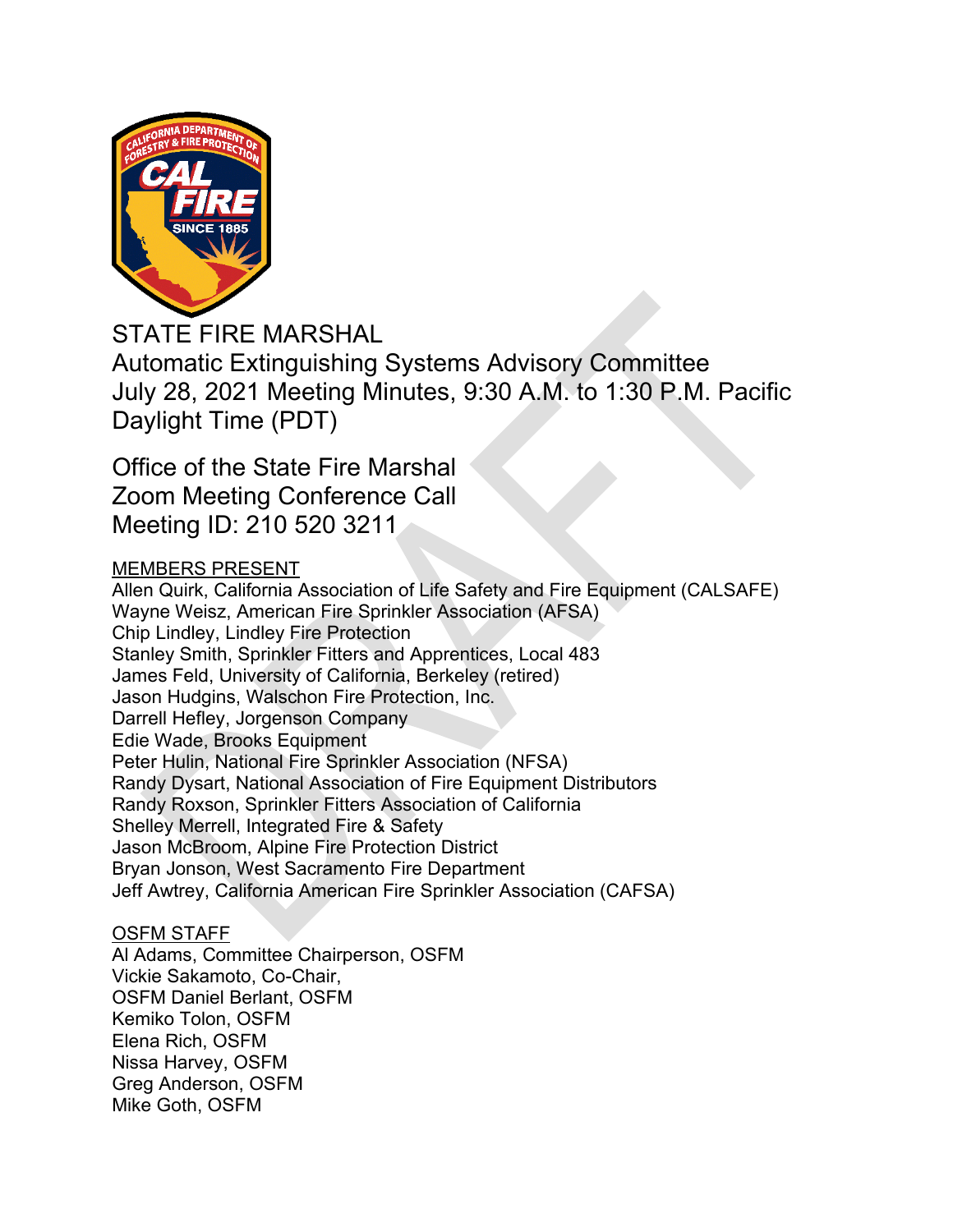Kevin Chan, OSFM

## PUBLIC GUESTS

Jaime Knowles, California Association of Life Safety and Fire Equipment (CALSAFE) Drew Slocomb, InspecPoint Amber Barrios, Associated Compliance & Training Kim Stocking, Advanco Bruce LeClair, American Fire Sprinkler Association Leslie Clounts, American Fire Sprinkler Association John Holmes, Sprinkler Fitter Local 709 Jose Colin, Woodland Fire Department Todd Golden, Sprinkler Fitter Local 709 Vahe Zohrabian, Hydraulic Fire Protection Ted Hakimi, California Fire Protection Coalition

- I. Call to Order
	- A. Welcome

The meeting was called to order by Chairperson Al Adams, at 9:34 A.M. PDT on July 28, 2021.

- B. Roll Call/Determine Quorum Roll call was conducted by Elena Rich and Chairperson Al Adams determined that a quorum of members was present.
- C. Introductions

All attendees introduced themselves.

D. Approval of Minutes

Chairperson Al Adams asked for approval of the minutes of the April 28, 2021 meeting.

**It was moved by Member Jason McBroom to approve the minutes, motion second by Member Edie Wade. Motion was unanimously approved at 10:00 A.M. PDT.**

E. Announcements

Chairperson Al Adams introduced Chief Daniel Berlant to give comments from the Office of the State Fire Marshal Executive Office. Chief Daniel Berlant mentioned that Chief Mike Richwine and Chief Wendy Collins appreciate the continued engagement. He also mentioned that he is looking forward to the regulations reaching the finish line.

Chairperson Al Adams introduced Kemiko Tolon to discuss the Sprinkler Fitter renewals. Kemiko Tolon stated that the renewals are falling into place and now that they are accepting credit card payments, and processing is moving faster. She mentioned that the renewal stickers are now color coded by license type and that if you need assistance, to reach out to her or Elena Rich.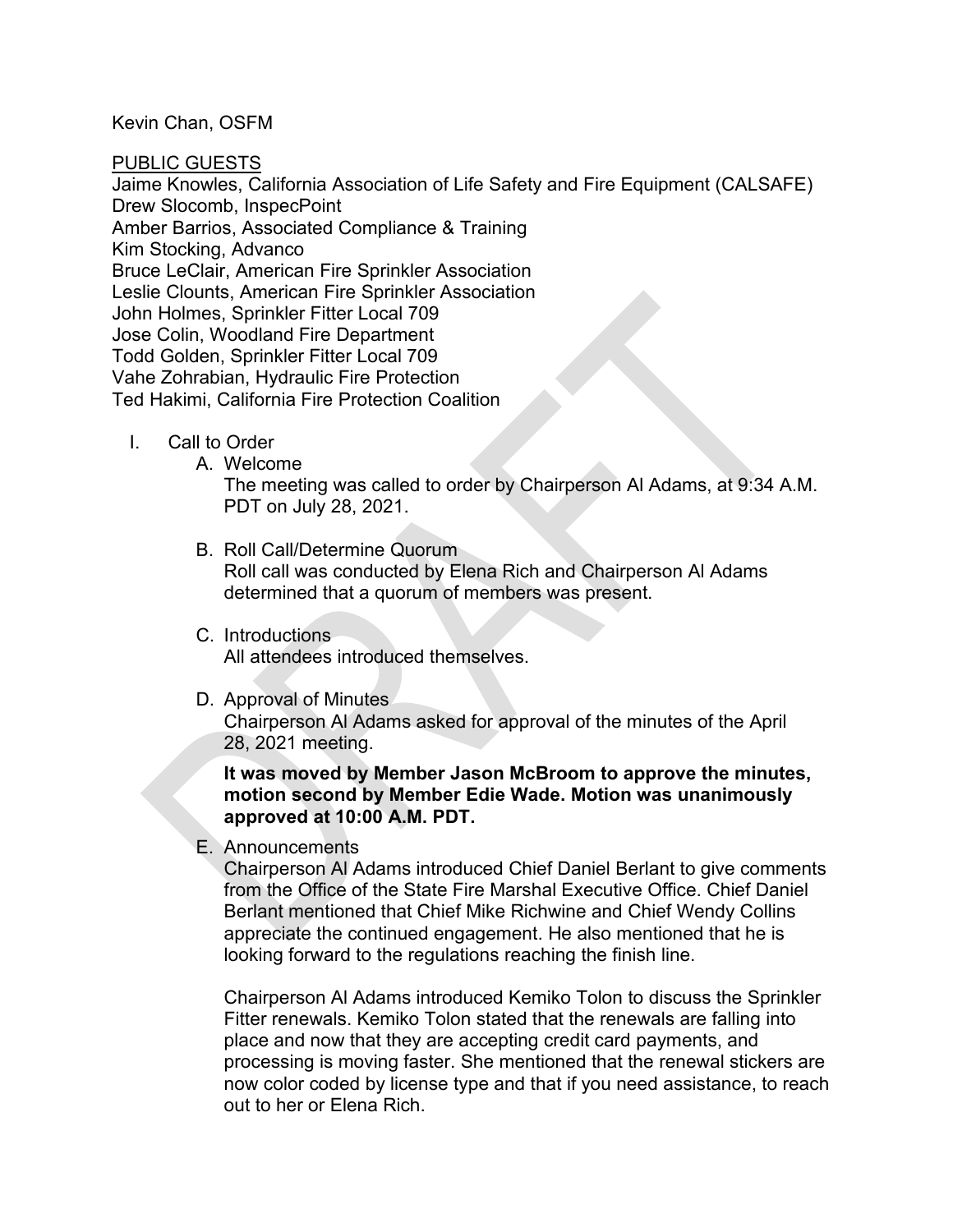Chairperson Al Adams stated we are looking at replacing stickers with electronic certificates. We are looking at other state departments to see how they issue licenses and different types of technology.

Co-Chair Vickie Sakamoto stated GOVMotus is up and running and the application process is going a lot faster were a few glitches. She asked for feedback or issues with the GOVMotus program.

Chairperson Al Adams announced that the Office of the State Fire Marshal may reconsider the historical recognition portion for the Chapter 5.5 of Title 19, California Code of Regulations (CCR). He requested for the committee members and guests to send him an email with their thoughts.

## II. OLD BUSINESS

#### **A. Title 19, CCR, Chapter 5.5 Clean-Up**

Chairperson Al Adams mentioned that at the last meeting the committee decided to send Chapter 5.5 Clean-Up back to the committee because there were still a lot of questions, so he had Member Chip Lindley create another workgroup.

Member Chip Lindley mentioned they had around six meetings and that everything was addressed, and they would like to move forward and submit to the Office of the State Fire Marshal for review.

Chairperson Al Adams asked Member Chip Lindley if they were ready to submit the document as the final and asked for a motion to move forward.

**It was moved by Member Chip Lindley to submit the final documents for the Chapter 5.5 Clean – Up, motion second by Member Jason McBroom. Motion was unanimously approved at 10:02 A.M. PDT.**

Chairperson Al Adams stated that OSFM will start the review of the regulations for the Chapter 5.5 Clean–Up. He hoped to have the review completed by the end of the year.

## **B. AES Forms**

Chairperson Al Adams thanked Member Shelley Merrell for all the hard work she has done. Member Shelley Merrell talked about the forms and wanted everyone's opinion regarding on if the forms should have check boxes or drop-down boxes on the forms. Member Chip Lindley mentioned that having the forms look consistence is important.

Member Jim Feld mentioned that the forms should be simple as possible and that check boxes would be the simplest way.

**It was moved by Member Jason McBroom to accept AES forms with check boxes, motion second by Member Allen Quirk. Motion was unanimously approved at 10:21 A.M. PDT.**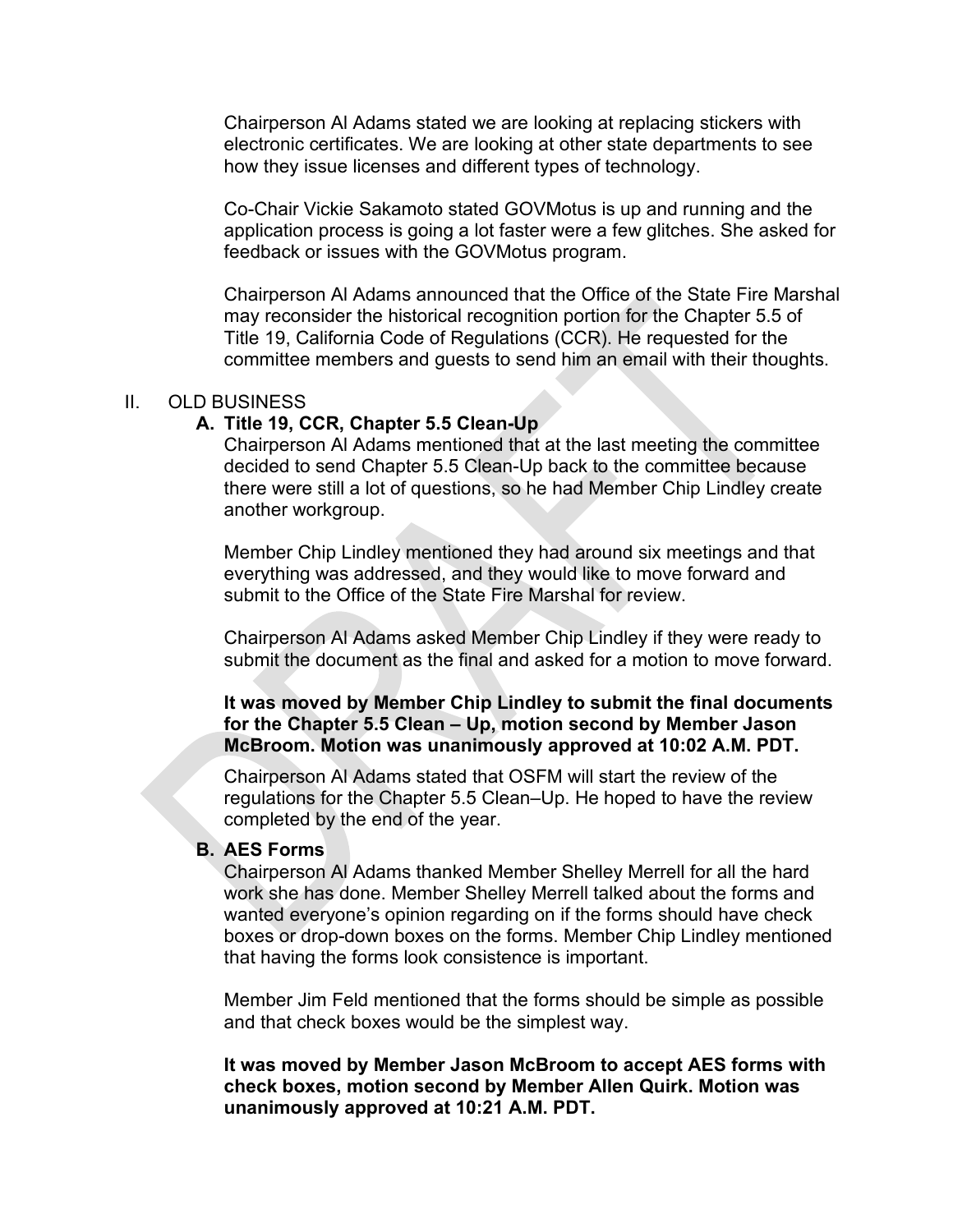## **C. Fee Increase**

Chairperson Al Adams explained fee increase and mentioned that the Department of Finance conducted an audit on our programs. Department of Finance recommended increasing our licensing program fees based on mission-based budgeting. Chairperson Al Adams mentioned that the program wants to break even and that the Department of Finance suggested a 10% overage.

Co-Chair Vickie Sakamoto stated the division has been undergoing an internal process and a financial exercise for the past two years. She mentioned that the goal of the exercise is to determine which business processes needs updating to continue to meet their statutory mandates. As a result of the analysis, it has been determined that the fee schedule must be updated.

Co-Chair Vickie Sakamoto mentioned that the revenue that was brought in was \$1,083,280 and the expenditure was \$2,223,093 with a shortfall of \$1,139,813.

Member Chip Lindley asked if the deficit was due to there not being enough members in the program.

Chairperson Al Adams mentioned that it can vary depending on what license because the fees have not been increased in so many years, or the cost of things have gone up. He stated the fees should have been raised every four years.

Chairperson Al Adams mentioned that when the Sprinkler Fitter program was created, they expected around 8,000 Sprinkler Fitters and they only received around 4,600, so that is why the fees needs to be increased.

Member Stanley Smith asked if a multiyear license would be considered – similar to the driver's license and if that would be more cost effective.

Chairperson Al Adams said that they have not considered that, but it would not be more cost effective because they would still have the same staff assigned to the program.

Member Stanley Smith asked when the fee increase would be implemented.

Chairperson Al Adams stated that they would need to have it done before renewal year of 2022.

#### III. NEW BUSINESS

There was no new business.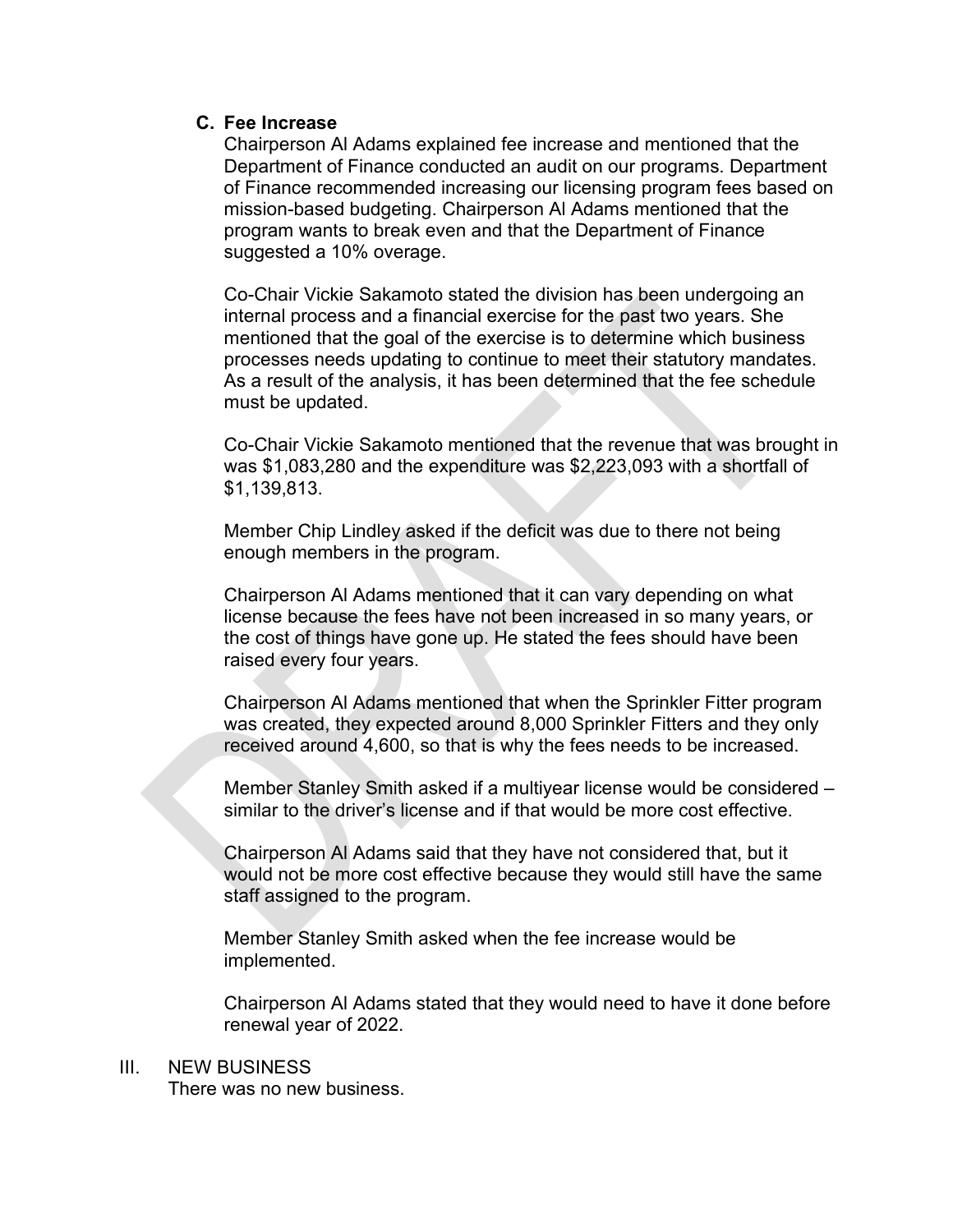#### IV. OPEN FORUM

Member Jeff Awtrey asked what the turnaround is for when an Apprentice finishes their program and can sign up for their exam.

Kemiko Tolon mentioned that it was up to them on how long it can take because they are the ones that signup for their exam, so it can take as little as 30 days or 4 to 6 weeks if they mail in their application.

### V. PUBLIC COMMENT

Guest Amber Barrios mentioned that Associated Compliance and Training is opening a publicly available apprenticeship program. She stated they are trying to make it easier for people to get into apprenticeship programs.

Guest Vahe Zohrabian asked why they are allowing a public member to advertise their business at AES meetings. He stated GOVMotus has a lot of glitches, upload, and submittal problems, and the infrastructure is not there. He mentioned they are charged with late fee charges and 100% fee increases on the workers. Guest Vahe Zohrabian mentioned there are 3,800 certified workers and unions have about 2,500 by their own admission, but it leaves them with 1,300 workers for California. He said that non-unions are doing 90% of the work in California.

Guest John Holmes asked if the same staff was working on all the other programs. He mentioned that a fee increase across the board did not seem right. He stated that he would like to thank Kemiko and Elena for the work they do and indicated that they are overworked and need more people.

Guest Ted Hakimi mentioned the issue is the additional revenue that the Office of the State Fire Marshal needs. He stated that two years ago there were 2,675 C-16 fire protection companies in California. The numbers that were previously discussed, were not too farfetched. He mentioned that out of the 2,675 companies, 80% were merit shops, and the rest were union. He said there is a huge number of Sprinkler Fitters that are not licensed, and the goal is to penalize and bring people in.

Member Randy Roxson asked if all the investigation staff was utilized in all the programs and how many staff members were assigned to the program.

Chairperson Al Adams said that each investigative staff are designated to their own program. He mentioned there are 8 staff designated to the Automatic Extinguishing Systems program and there are some vacancies.

Guest Kim Stocking discussed workers compensation report 5185 and 5186 codes cover every labor under C-16 licenses, so that might be the reason of the inflation in the numbers.